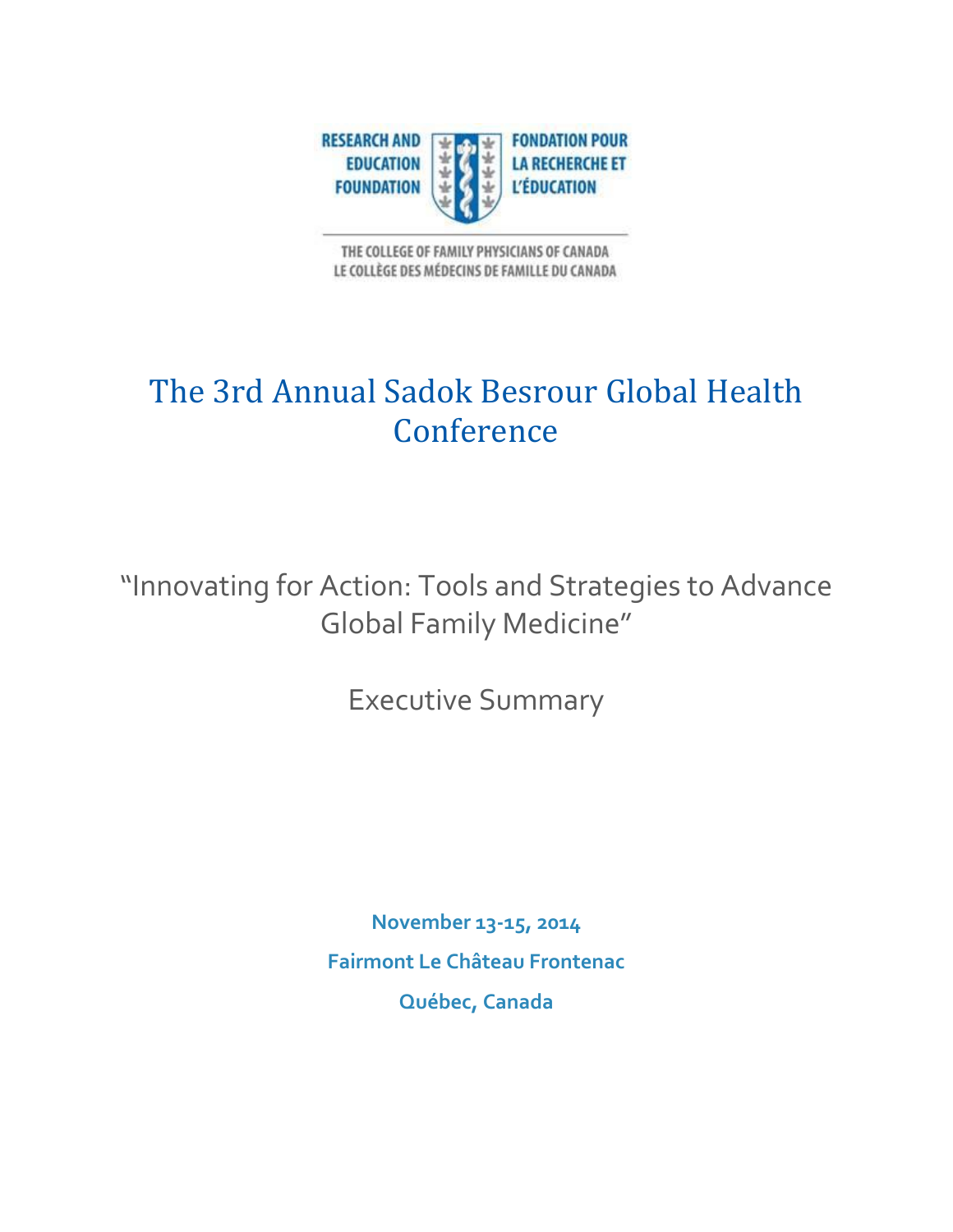## Executive Summary

The 3rd Sadok Besrour Global Health Conference held in Québec from November 13-15, 2014 brought together representatives from all departments of family medicine across Canada and from 16 countries across five continents. The initiative (founded by Dr. Sadok Besrour at the turn of the decade and sponsored by the College of Family Physicians of Canada) aims to advance family medicine as a means toward equity globally. Over the course of three days of discussion, participants established a concrete work plan to further develop the Besrour Centre, a centre for innovation and collaboration on global health, family medicine and primary care.

During the conference, physicians and deans from Australia, Brazil, Canada, Haiti, Kenya and Tunisia, namely, shared their perspectives on practice, standards and training in family medicine. Participants also discussed issues pertaining to administration and public health policies with various international partners such as the World Bank. Moreover, working groups created during the Vancouver conference in 2013 presented the results of their work and prepared their plans for the coming years. These groups will work within the areas of research, academic development, continuing education and advocacy.

Five strategic priorities were proposed to participants with respect to the development and mission of the Besrour Centre:

- 1. Establish family medicine as an effective and viable element of healthcare systems,
- 2. Enable effective faculty development,
- 3. Strengthen continuing medical education,
- 4. Support the adoption of standards and accreditation,
- 5. Support scholarship and facilitate evaluation

Measurable objectives will be developed over the coming months. In order to achieve these objectives, we plan to strengthen existing partnerships with various public and private organisations, create a board and bring in new resources by hiring a director and coordinator. In the long-term, the Centre would also like to found a research and innovation grant.

The College of Family Physicians of Canada (consisting of 30,000 members across the country and recognised globally as a leader in family medicine) is proud to support the Besrour Centre, an international initiative founded upon the principles of social accountability and the development of primary care.